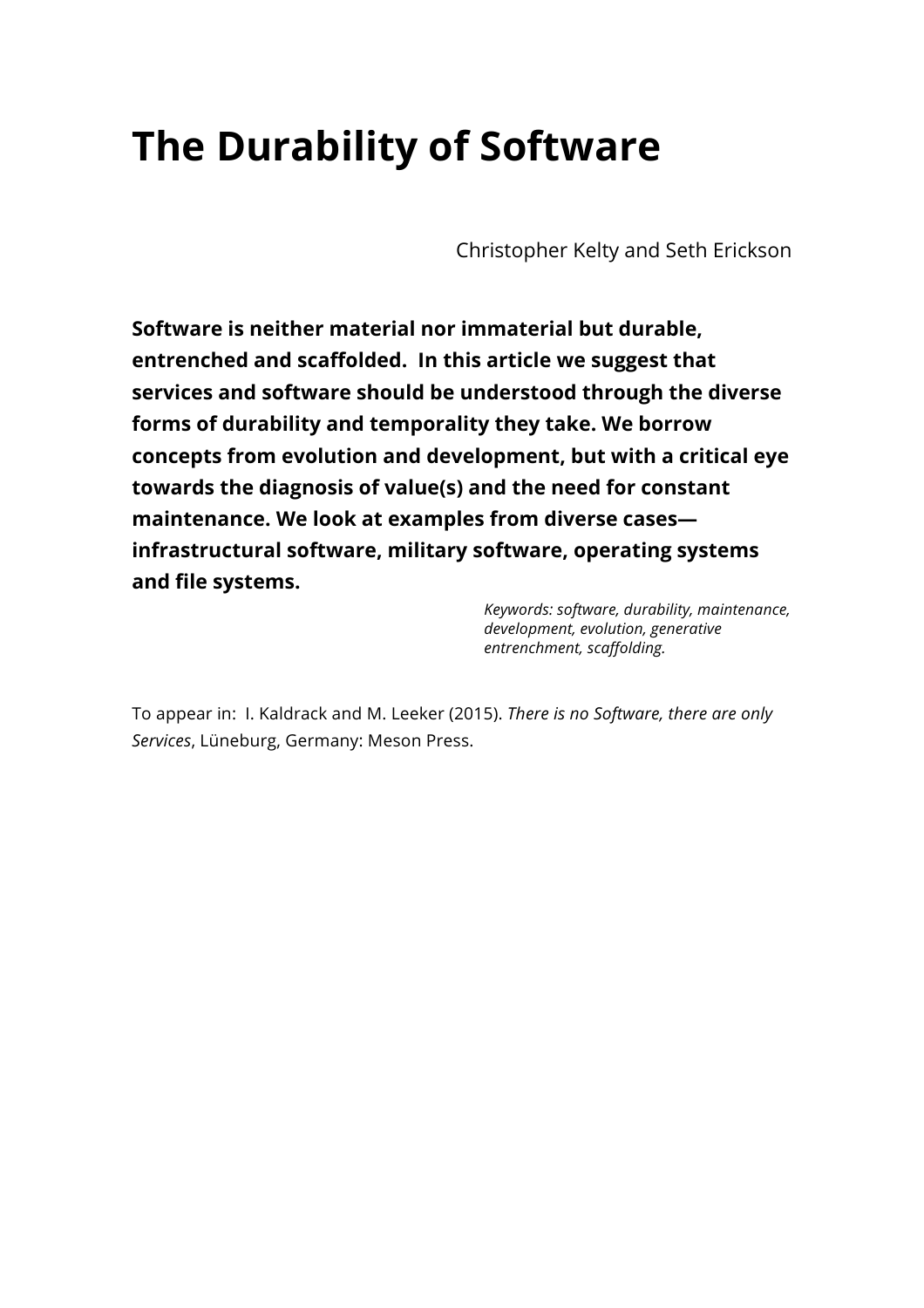Our goal this week is the conversion of mushyware to firmware, to transmute our products from jello to crystals.

> -- Alan J. Perlis, In the Keynote speech to the 1968 NATO conference on Software Engineering, p. 138.

### **A Software Coelacanth**

In April 2014, a *60 Minutes* report made a brief splash when it revealed that the United States live nuclear weapons arsenals are using "antique" software and hardware, such as floppy disks, microfiche and radiograph data and software written in the 1970s. The Internets mocked the hopelessly outdated technology; John Oliver's studio audience for *Last Week Tonight* audibly gasped when he showed them the image of a missileer holding an 8-inch floppy disk. Oliver's commentary: "Holy Shit! Those things barely look powerful enough to run *Oregon Trail*, much less earth-ending weaponry."

Many people accustomed to constant updates, rapid release cycles, beta-testing and automatic upgrades found the story shocking—viscerally so since it concerns the deadliest weapons on earth. The "silver lining," as a *Vice* article put it, quoting Major General Jack Weinstein, was that "cyber engineers [who analyzed the network last year] found out that the system is extremely safe and extremely secure in the way it's developed" (Richmond 2014). The dramatic tension is thus driven by something unstated (that newer technology is always safer, better, more efficient than old, *legacy* systems) in conflict with something intuitive (that it makes very good sense *not* to connect these weapons to the Internet).

The software and hardware systems that run these 1970s era Minuteman launch control systems are a kind of technological *coelacanth*: a living fossil. Isolated, highly engineered, rigorously (one hopes) maintained, but never upgraded or changed. Contrast this with what we might think of as the *cichlids* of contemporary software: mobile apps, games, websites, APIs and *services* that appear hourly, where updates are constant and the rate of extinction equally rapid.<sup>1</sup> The rise of "Software as a Service", "service-oriented architecture" or the "cloud" seems to suggest that a qualitative shift towards a kind of hyper-instability is taking place: instead of a stable "program" nothing but a temporary relationship of "queries" across interfaces and devices, rendering something that was immaterial even

 $1$  Cichlids are common, rapidly diversifying fish, comprising between 2000 and 3000 species, including things like Angelfish and Tilapia, and exhibiting a stunning diversity in morphology and behavior.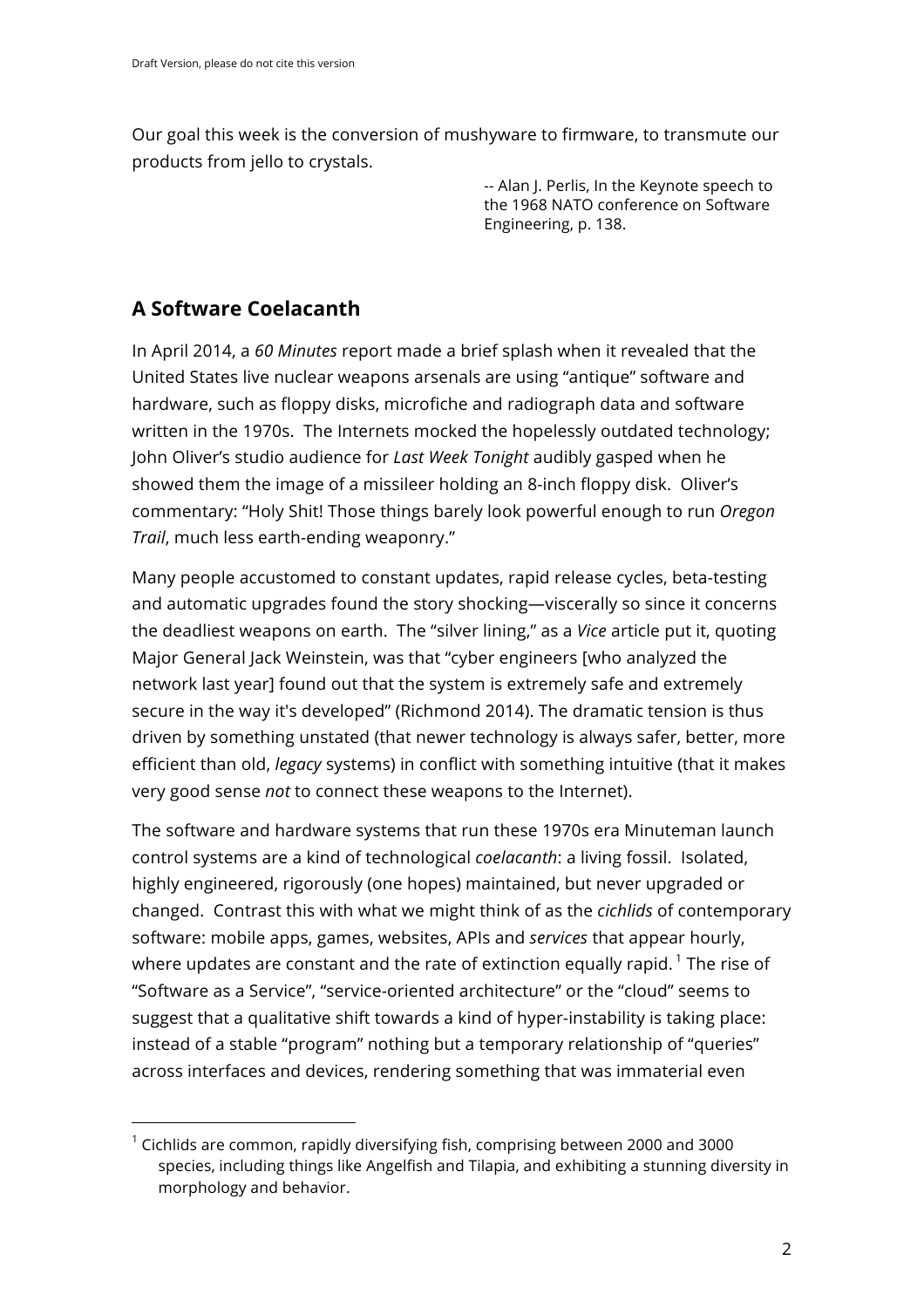more airy and vaporous. It would seem to follow that our economy and culture are also becoming similarly cloudy—precarious, uncertain, distant, contracted.

The apparent transition—from software to services—raises a question: are they different? What is the difference, and how best is that difference described? On the one hand, one might assert that there is no difference at all because the concept of service was built into software from the very beginning. Indeed, before the word or the object *software* existed, there were programming services. 2 Software had to be "unbundled" and "productized" to achieve a stability and singularity we colloquially attribute to things like Microsoft Word or Adobe Creative Suite. Whether it be the computer utility of the 1960s or the thin clients and netPCs of the 1980s when Sun declared "the network is the computer," services have been a constantly desired goal all along. On the other hand, services today appear quite different: the ease of reconfiguration, the openness of their accessibility, the standardization of their functioning, and the reliance on a data-center-ascomputer model all seem to turn software, databases, archives, indeed even whole companies into ephemeral conduits of information, query or control. Stable "productized" software disappears in place of unstable, contractual arrangements—Adobe Creative Suite becomes Adobe Creative Cloud, Microsoft Word becomes Office 365—replete with a shift from a sense of ownership to one of servitude.

But the desire to fix the difference between the two falls into an ontological trap demanding that the difference between the two be an abstract one of properties and kinds (and rights) rather than one of temporality and use amongst humans. Software studies occasionally suffers from a philological fantasy that the conditions of operation of software are territorialized by programmability, rather than the programmability of software being *terrorized* by time. Software and service are thus an entangled set of operations which are better viewed from then perspective of duration and temporality, and in particular that of a evolutionary frame, than from the perspective of code, conduit, circuit, network, or other aspects that privilege a spatiality or an intellectual abstraction that relies on spatiality to make sense of it.

So in between the coelacanth of the Minute-Man missile software, and the cichlids of the Apple App Store lies a whole range of software existing at different temporalities and with different levels of *durability.* An evolutionary approach makes sense here, but not simply in order to describe this diversification, but to critically analyze where and how value and values—novelty, most centrally, but

 $2$  On "software services" see (Campbell-Kelly and Garcia-Swartz 2011; Campbell-Kelly 2009). Chun (2011) also makes this point.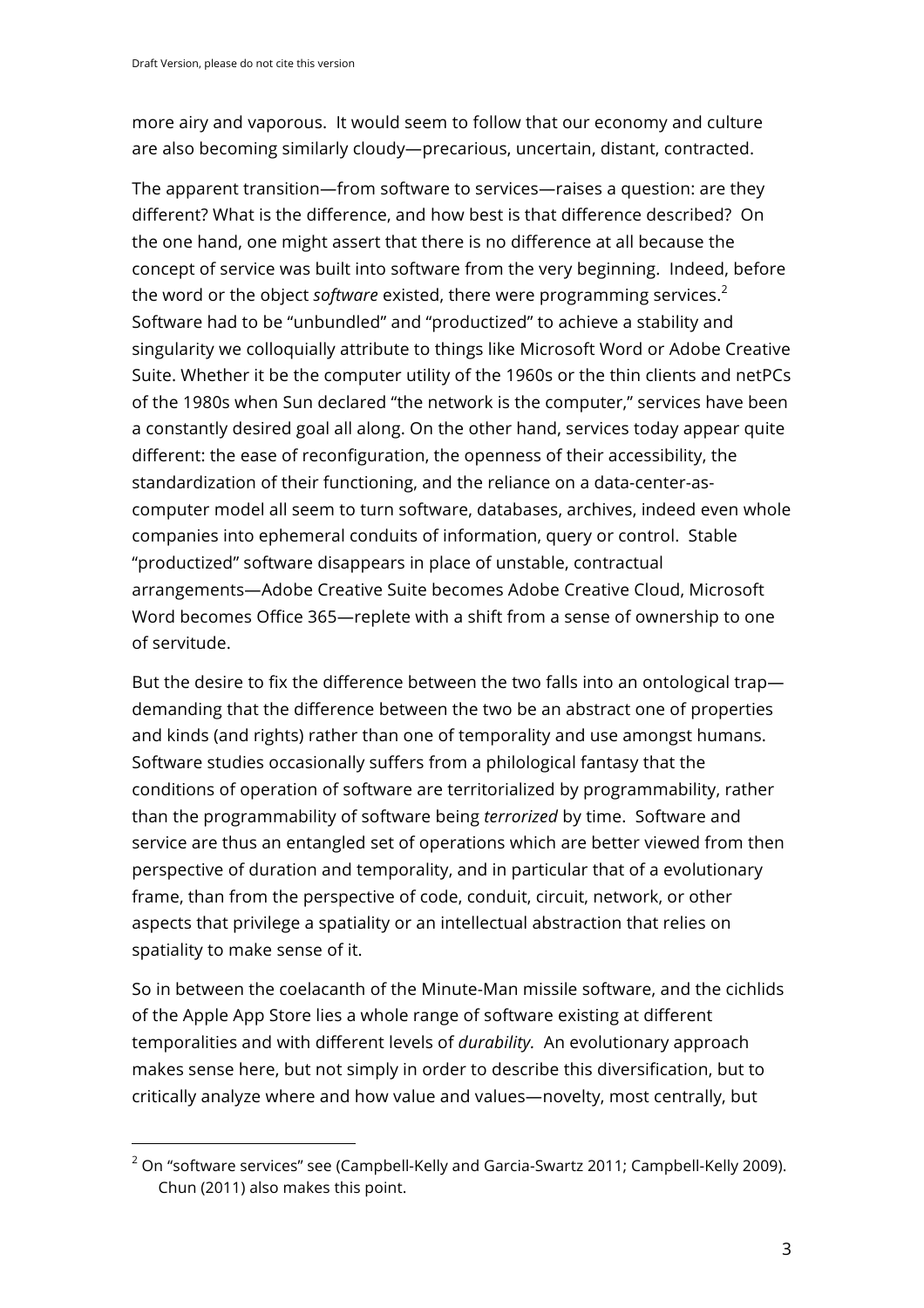also security, safety, freedom, health or risk—are structuring these temporalities. "Evolution is not just any change and stasis, but particular patterns of change and stasis, *patterns that tend to preserve ancestry*" (Wimsatt and Griesemer 2007:283).

We are far from alone in turning to the ideas of evolution-both those who create software and those who study it frequently do so. For instance, within the field of software engineering, the language of software evolution often replaces that of repair and maintenance. $^3$  And so-called "artificial life" researchers have long fallen prey to the fantasy that because a program evolves it must be *alive* (Helmreich 1998; Riskin 2007). More recently, Lev Manovich, among others, has adopted a loose language of evolutionary theory—but only, he insists, *as a metaphor*—to explain change over time in the domain of media-production software (Manovich 2013).

Our exploration of evolutionary theory is not metaphorical, but critical and analytic, *viz.* how to analyze populations of software differentially, and in order to diagnose the values, ideologies or cultural technologies at work in and through software. Our focus is not on code or the program, but on the *population* of software—as engineers might say, the "installed base" of software, which necessarily implies an ecology of users, designers, maintainers, as well as organizations and physical facilities that must be kept running: made durable.

The durability of software is not an internal feature of a particular software program or service, nor a feature of an abstract programmability or mathematical facet, but instead a feature of its insertion into a social, economic and cultural field of intention and expectation where it *becomes* differently. The Minute-man silo stays stable for reasons that are different than the "stability" of the Linux kernel (which changes often, in the name of a stability that maintains an unknowable range of possible uses). The becoming of a "service" such as Facebook Connect is much different than the simple query API provided by the Oxford English Dictionary. Both are services, both depend on money and humans who care about them—but the dynamics of their evolution and stasis are much different from each other.

 <sup>3</sup> See for example the *Journal of Software* Maintenance, so called until 200, when it was renamed the *Journal of Software Maintenance and Evolution*, until 2012, when it merged with *Software Process and Improvement* to become *The Journal of Software: Process and Evolution.* There are countless examples of the colloquial use of the term "evolution" in software engineering, but there are also more precise attempts to characterize software evolution, primarily as an analysis of the *internal* evolution, or ontogeny, of a program (facilitated by the technology of versioning control systems) such as (Mens and Demeyer 2008). There is also a ubiquitous "phylogenetic" obsession amongst software programmers visible in the array of trees documenting the descent of different software (e.g. Levenez's Unix chart, http://www.levenez.com/unix/).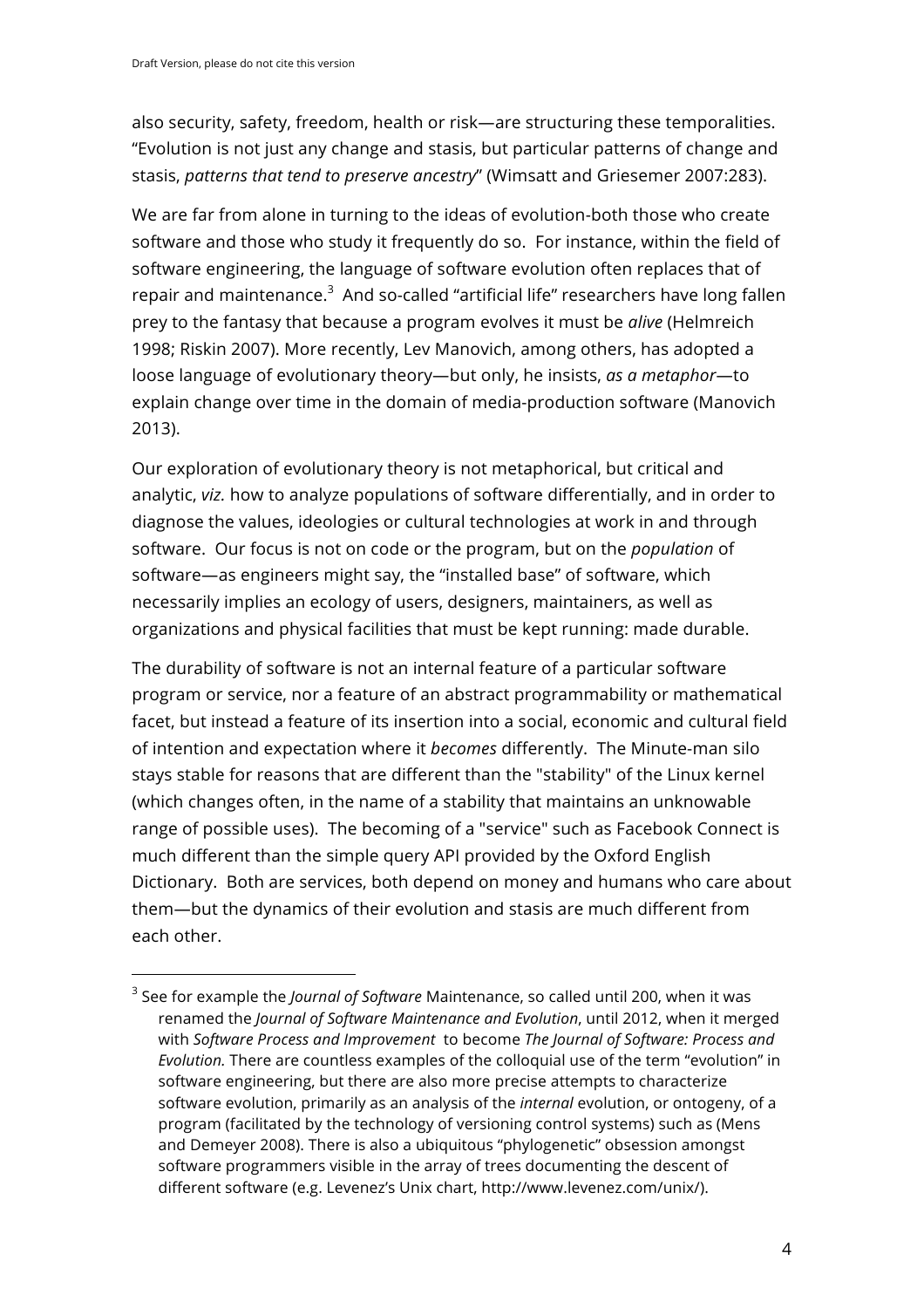Evolution therefore is not just a theory of change or duration-- it is also about how aspects of the past are preserved differentially in different ecologies. Software does not evolve the same way everywhere—like life it is constantly *diversifying*. Recognizing variation, heterogeneity, and the preservation of the past in the present can serve an important analytical and critical function: to identify the values, ideologies and cultural technologies that keep some systems stable and slowly changing while demanding that others seem to change "at the speed of thought."

Software is not immaterial—this much is clear to anyone who studies it. But nor is software a *substance*. The replacement of *software* by *services*, if such a replacement is actually occurring, may be interpreted less as an ontological or material shift, and more as a shift in the relationships of concurrency, dependency and durability—software too has "modes of existence" (Latour 2013).

In this article we borrow two notions from developmental-evolutionary theory in order to think about the patterns of change and stasis in software: *generative entrenchment* and *scaffolding*. Wimsatt and Griesemer use these terms in order to argue for a *developmental* understanding of cultural and biological evolution, as opposed to a strictly gene/meme centered (á la Dawkins) one or a "dualinheritance model" (Richerson and Boyd 2005). This is felicitous given the concrete fact that software is always paired with the word 'development' – though we ought to be careful distinguish a "developmental biology" of software from software development as an established methodology. We argue here that durability perhaps even "enduring ephemerality" as Chun (2011) calls it—is a result of robustness and generative entrenchment—*viz.* when software becomes foundational or otherwise locked into a network of uses and expectations, signaled by *maintenance—*another key term in our analysis—and driven by particular cultural and economic value(s). Maintenance of software, as software professionals often recognize, is not quite the same as maintaining a bridge or freeway: it is not about wear and tear or the failure of particular bits of software. Rather it is about keeping software in synch with changes and dependencies made in other software and systems (Ensmenger 2014).

#### **Layers, Stacks, Entrenchments, Scaffolds**

In most engineering textbooks, information systems are "layered" into "stacks" – often a pyramid—with material, physical layers on the bottom and an increasing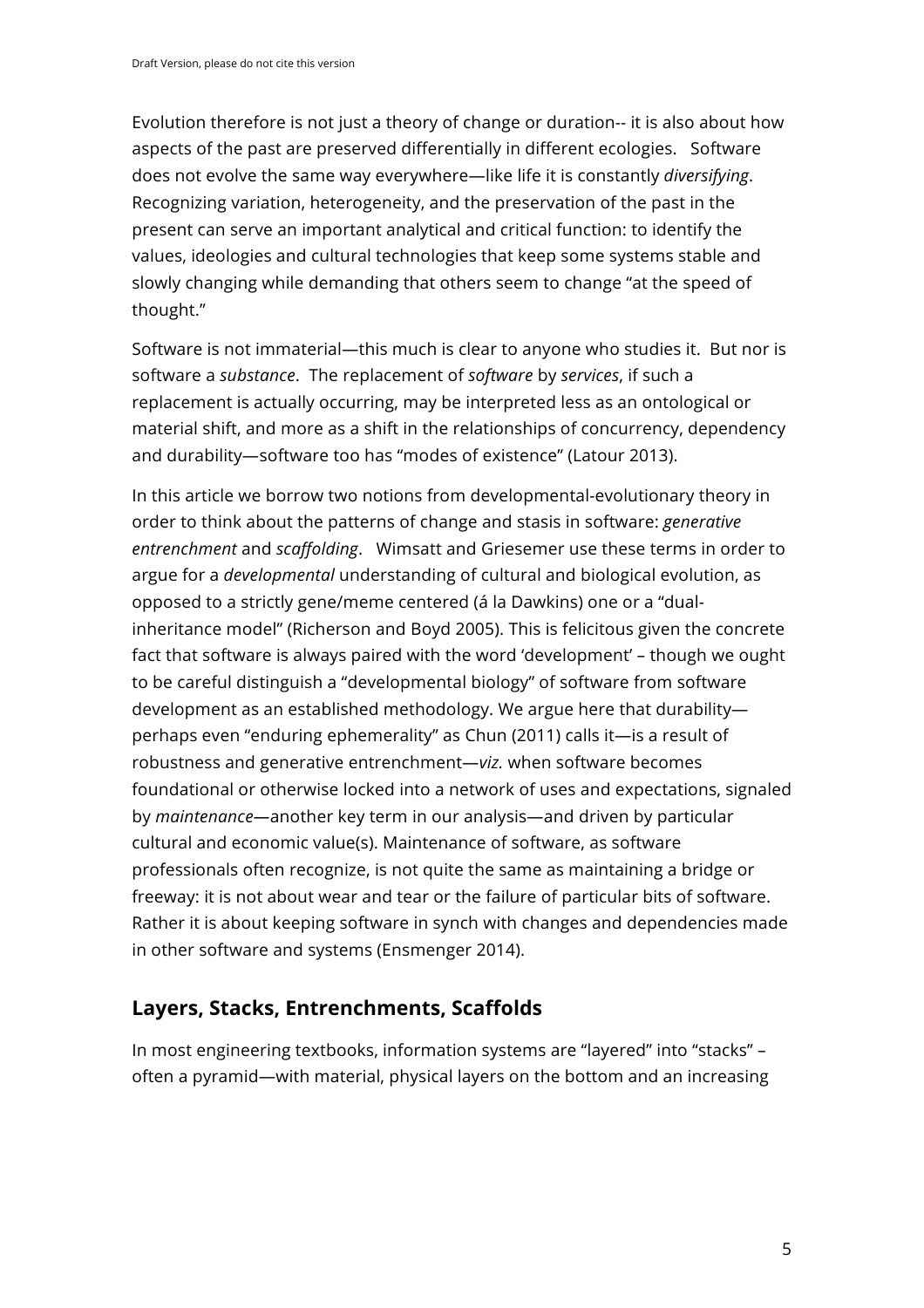ephemerality as one ascends. $4$  Such layers do exist, but they are hardly ever so clean. In fact, it can sometimes be harder, more expensive or more dangerous to change a bit of software than the hardware or the infrastructure on which it is supposedly "layered" or stacked. *Generative entrenchment* is a real feature of developmental entanglements, one that generates innovations by virtue of the very necessity of the entangled part or function. $^5$   $\,$  How these entanglements came  $\,$ about is a not pre-ordained or mechanical: it is matter for historical research into the development of a project, the spread of software, the standards guiding them (or failing to), and the reliance on expectations about the future of other components in a system, and the values organized in lines of force around a given software system.

*Scaffolding* as a concept serves a related analytical purpose. In building, scaffolding is necessary but ultimately disappears when a structure is complete (thought it often reappears for maintenance). In developmental psychology, scaffolding happens when people provide boundaries within which others can learn and develop skills. As they repeat these skills, the boundaries become less necessary. In the process of software testing, something similar happens: tools representing these boundaries (use cases, testing suites, different software environments like browsers, or common failure scenarios) are constructed around the software to test how it responds—as it is revised and improved these testing systems are torn down and disappear. As the software stabilizes and becomes more robust, it becomes generatively entrenched amongst other software systems and tools. Something of this process is captured by the process known ubiquitously in software engineering by the name of "bootstrapping": the use of one software system to design or construct another that either supplements or replaces it. Similarly, "beta testing" might also be interpreted as using real users (or early adopters) as scaffolding.

The appeal to these developmental evolutionary concepts is not proposed simply in order to provide a description of pure dynamics, complex or simple. Rather, by

 $^4$  There are numerous meanings of the term "stack" in the history of software. Sometimes it refers to an abstract data type in a programming language (adding something to a memory stack); sometimes it refers to a layering of different technological features, as in a "protocol stack"; and a more recent, more colloquial usage (e.g. "solution stack") includes the range of tools—programming languages, package managers, database, libraries—that make up a particular web framework used for rapidly building and deploying apps in different contexts. What they share is the attempt to capture how "software" is always stacked, layered or interconnected in progress. No software is an island, etc.

<sup>5</sup> Blanchette (2011) discusses the example of modularity's effects on "cross-layer" innovation.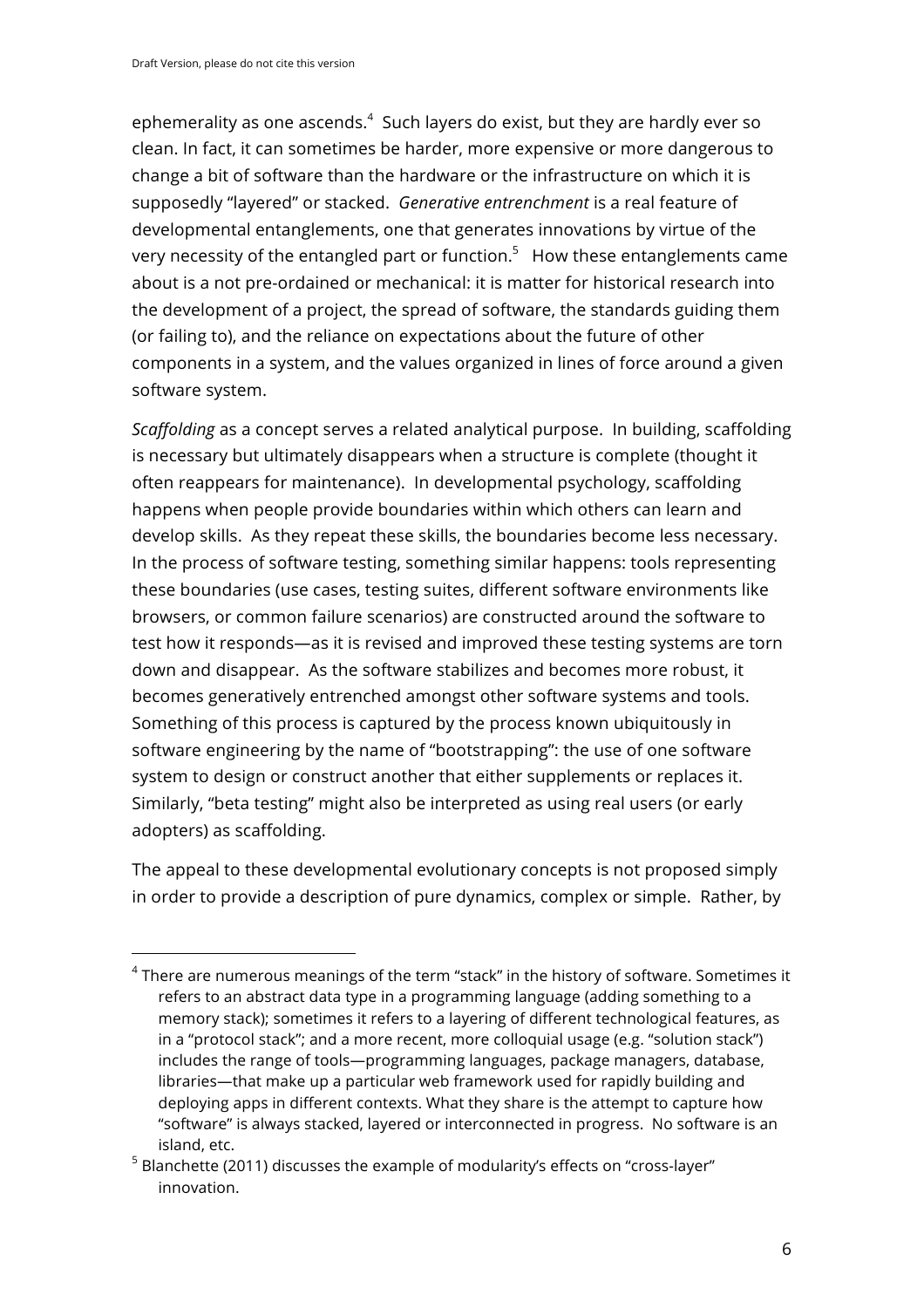identifying dynamics and patterns, we can show how the values and the logics operate: some entrenched software is maintained and some is not, and *maintenance* implies a set of *values* that require critical interpretation (Jackson 2014; Orr 1996). Not all software is maintained because it is *economically*  valuable—Minuteman III missile systems, for instance, or the software that runs a power grid. Failing to maintain it may have economic effects, but it is maintained primarily in virtue of other values: security, safety, health, mobility, secrecy, etc. $^6$ Even "archived" software must be maintained, and represents particular values: preservation, recovery, evidence (Kirschenbaum 2008).

### **Beyond Old and New**

It should not come as a surprise that there is great diversity in the world of software. What is surprising is that we have no good way of taxonomizing it—or studying it—other than the language of old, outdated, or obsolete vs. "cutting edge" or new. The language of innovation privileges the linear and the incremental over the spread of diversity or the interaction of different temporalities. The supremacy of the *value* of novelty or innovation is a peculiarly modernist and Western notion: novelty at all costs! And it implies a similar and opposite mistake: to think of the old as similarly linear and incremental--as deposited, archived, forgotten and in need of constant renewal. In fact, the perspective of evolution demands a perception of newness everywhere and in many different forms that persist: the past is not superceded, but preserved, differentially and in response to a changing ecology (consisting of other things that are similarly new and old at the same time).

The key critical or analytic moment therefore is not the identification of the new, but the identification of a distinct *population*—a kind of curatorial maneuver—the drawing of boundaries around a set of instances of the same kind such that diversity and differentiation are made to appear. A few examples might indicate a different path for how to study software.

To begin with: particular populations of operating systems are arguably the most entrenched—and most generative—aspect of our software ecology. They come in many forms, from the consumer-focused iOS and Android mobile OS (which is on the order of 10 years old) to UNIX-derived operating systems (which are on the order of half a century old). Add to this the various populations that are in some

 $^6$  In fact, there is a relatively robust economic niche where "obsolete" software is maintained, e.g. The Logical Company (http://www.logical-co.com/) which re-creates "hardware, software and diagnostic compatible" versions of DEC's 1970s PDP computers, giving that software a new temporality and durability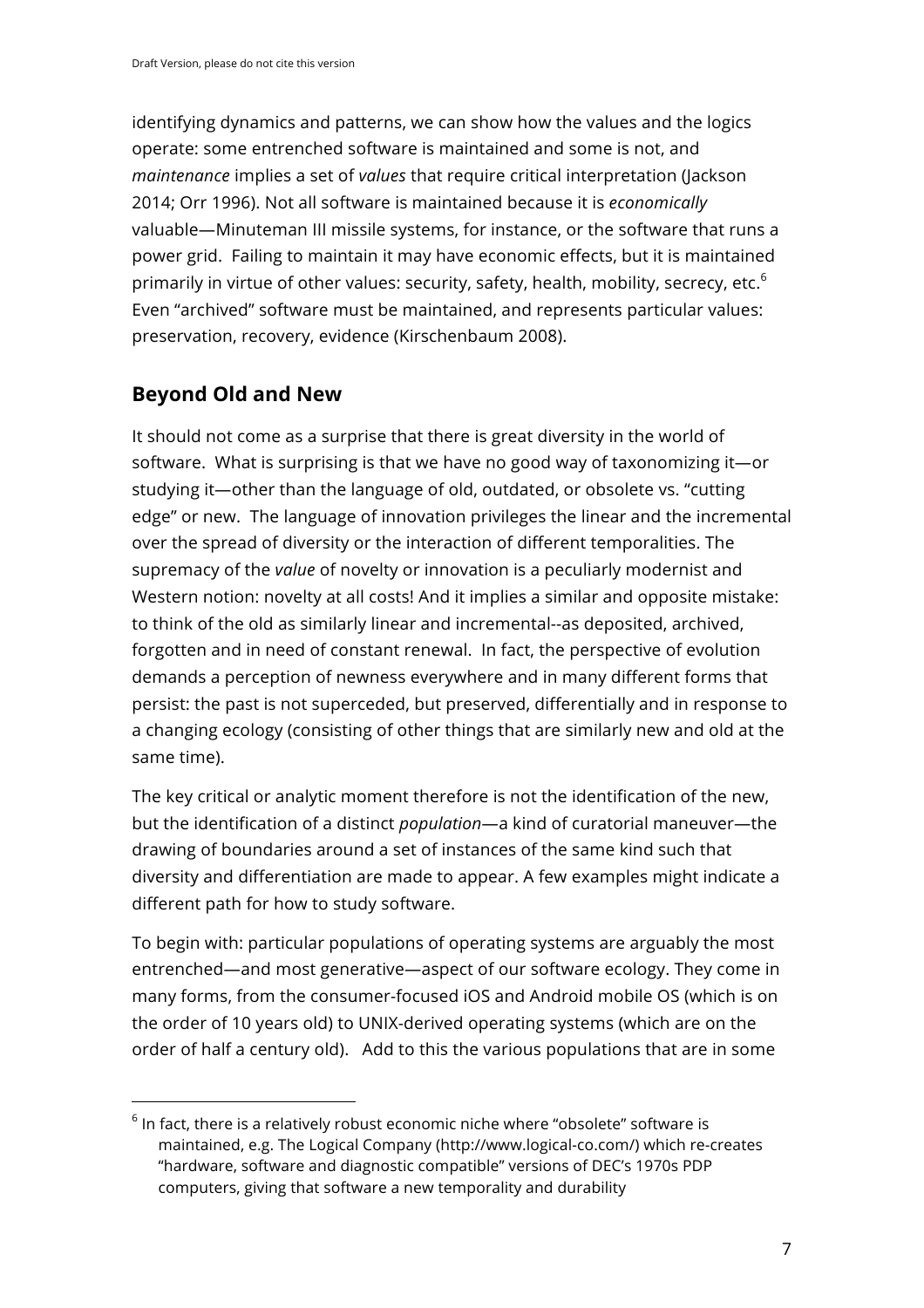ways both old and new. The OpenVMS and Alpha operating systems were originally designed in 1970s for DEC-VAX computers, but are still in use in old, new, updated, emulated and migrated forms; OpenVMS runs India Railways' reservation system and the Paris Metro's automated, driverless line  $14<sup>7</sup>$ 

Similarly, entrenched programming languages (Cobol and FORTRAN) were at the heart of the Y2K hysteria. Although the predicted apocalypse did not come, it did reveal the problem of maintaining software—both its costs, and the kinds of values (in this case, fear of apocalypse) that are necessary to *disembed* entrenched software. Military systems, public infrastructure, factory process control (SCADA) systems, all contain various forms of entrenchments and dependencies—some of which are revealed dramatically (e.g. the case of the Stuxnet virus), some of which are revealed only slowly through maintenance or breakdown.

Entrenchment and scaffolding can also make sense of the variety of basic tools in use by software programmers—from compilers like gcc to programming languages, libraries and their bindings. The latter—language bindings—are a good example of generative entrenchment. Libraries of commonly used code in an operating system are often written in particular languages, such as C, C++ or assembly, often to facilitate re-use, and sometimes to make code more efficient (an algorithm in C can be made to run much faster than one in Perl, for instance). But because these libraries are "entrenched" in the operating system, they "generate" the need for bindings: bits of code that access and sometimes recompile a library for use with another programming language. Old technologies "scaffold" new ones: stories of programmers' need to re-write a program in another language (whether for efficiency or elegance, or to access parts of an entrenched system) are everyday evidence of the scaffolding process.

Indeed, in 2015, the range of new programming languages and frameworks for rapidly building and deploying software have created vast but fragile webs of entrenchment and interdependency. Web programming frameworks like Drupal and Ruby on Rails are rapidly evolving – the underlying programming languages (e.g., Ruby and php) are relatively new, the frameworks themselves are evolving as their developers refine their approaches to the web, and (perhaps most importantly) the individual modules and plugins for extending these frameworks lead to a kind of "dependency hell." One commentator (Hartig 2014) reflecting on this historical difference in software said "compiling a C program from more than 20 years ago is actually a lot easier than getting a Rails app from last year to work,"

 $7$  See for example: http://h71000.www7.hp.com/openyms/brochures/indiarr/ and http://en.wikipedia.org/wiki/Paris\_M%C3%A9tro\_Line\_14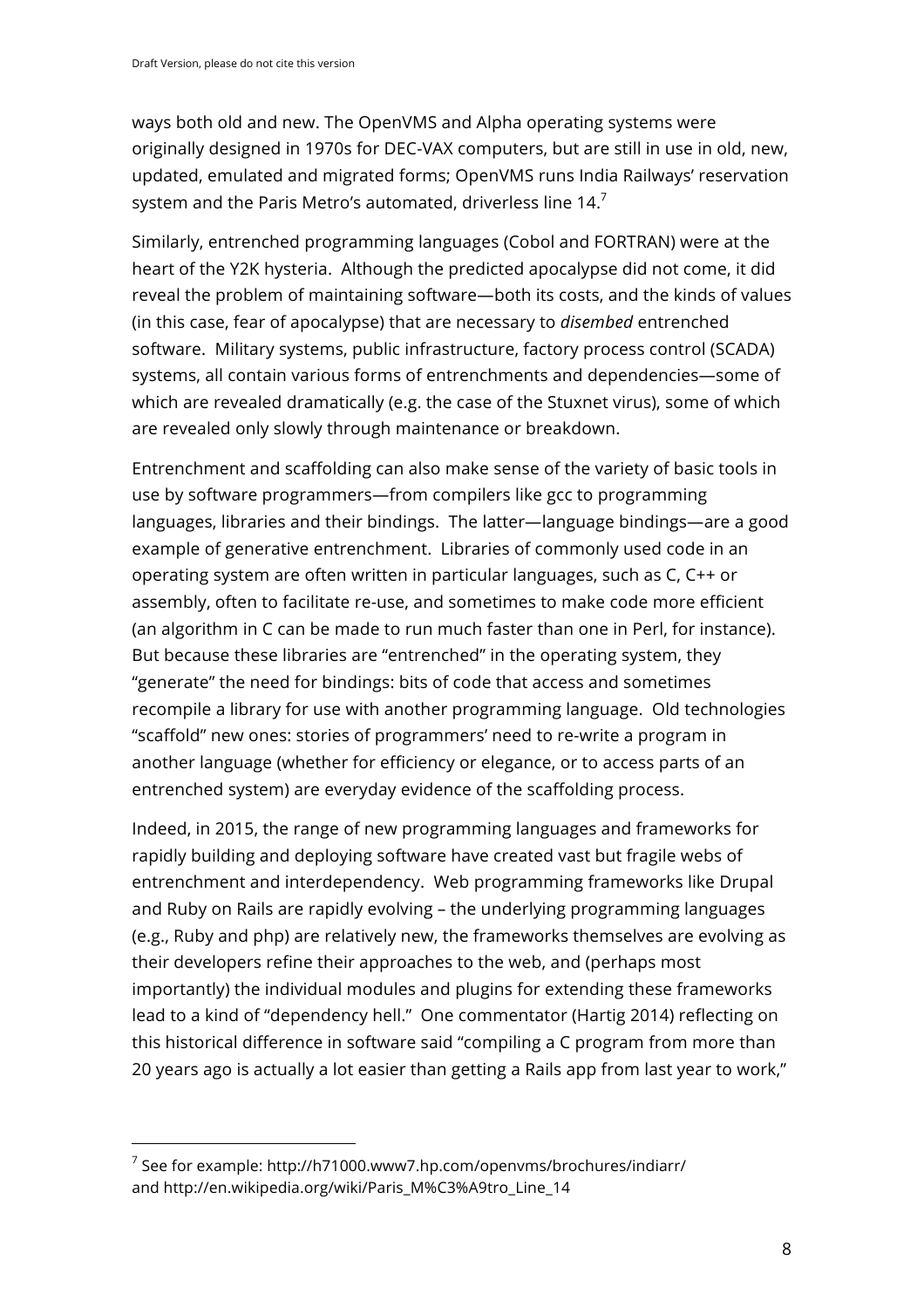a clear indication, as evolutionary theory predicts, that innovations are abundant, but not necessarily advantageous.

Some kinds of software are *not* generatively entrenched, even if they persist in time or remain durable. The Minuteman missile base is an example—no other software or hardware depends on the software created to control those missile launch facilities, but it is nonetheless durably maintained as a closed system.

Other software is maintained *because* it is entrenched—both technically and culturally. Take for instance the whole system of software that makes an abstraction of "a file" possible: file systems, memory allocation, attributes and permissions, and directory hierarchies. As the authors of a Microsoft Technical Report (Harper et al. 2011) point out, the concept of "file" as a unit of data with associated attributes (e.g., ownership, permissions) and canonical actions (copy, edit, delete) has proven to be remarkably robust, changing little over the last forty years. Most operating systems are built around files, which manage allocation of memory and access to data; "pipes" and "files" were central to the design of UNIX, which treats the *everything* as a file, including external devices like printers (accessed through "device files"). Humans are also built around files: we expect them to function in particular ways, to be stable and findable, to be *ownable* and *sharable.* 

Although the file is a seemingly essential concept, it is challenged by "service oriented computing" or "cloud computing" where new a kind of "social" data is associated with files, and where files exist simultaneously on multiple devices. In this case it is not so much a particular piece of software code, but an essential "abstraction" (and an implied set of interoperable components) that is entrenched both in the hardware, and in the expectations of users. It is *generative* because "the file" cannot simply be replaced *in toto,* but rather must be "piecewise" reengineered, guided by particular values.

Blanchette's example (2011) of the Google File System demonstrates that even if "the file" is not what it used to be, we still need the abstraction as a way to get the "file" to appear manipulable and stable on a set of virtualized servers (preserving it, and further entrenching it). Engineers might agree that there are "better" ways to do things, but the file cannot be so easily disembedded from both human and machine consciousness.

But: *it is changing*. "Scaffolding" can help us see how. iOS and Android operating systems both "hide" files from users. They are not yet gone—the OS still relies on them—but are embedded inside an "app" which has very quickly become the primary mode of interacting with software on most devices (Apple 2014). It is very hard to "open a file" on a phone or iPad, because the system is designed to hide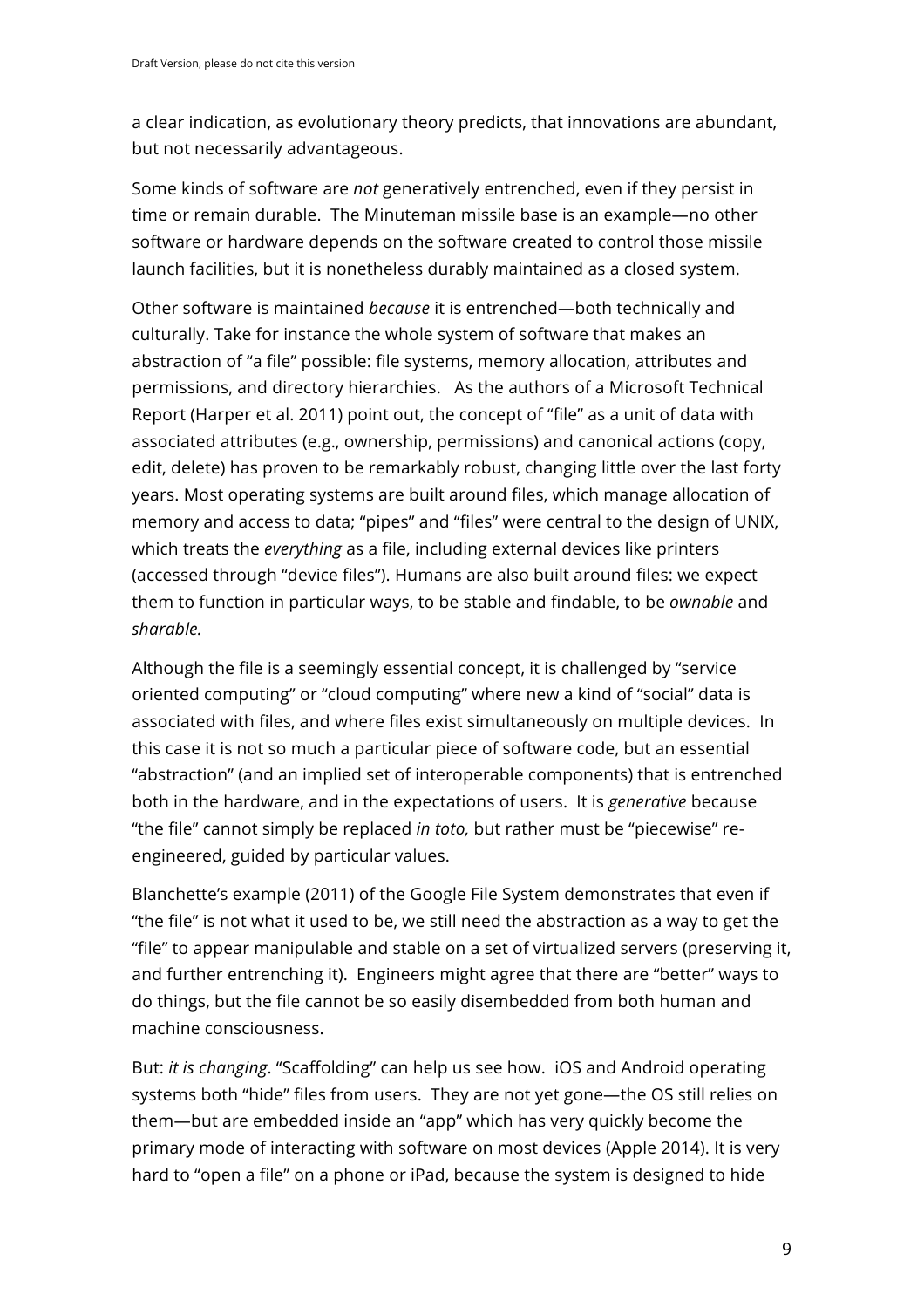files and metadata about files inside an app—which is now intended to be the primary abstraction for humans. For most purposes, however, "apps" do not require users to open or close important files, and they solve the question of "where is my stuff?" by putting it inside the app (and "in the cloud"). This creates a kind of scaffold whereby users can change from an understanding of apps that open files, to one where apps have data and resources tied to users, accounts and devices. Some populations change faster than others.

This transition, however, is not simply an evolutionary fact. Rather, by understanding the generative entrenchment and scaffolding of files and apps, we can turn a more critical eye on what are otherwise simply dubbed technological or engineering concerns. Among other things, the file abstraction supports a particular model of property rights in which digital objects are literally designed around stable property ownership: files must have owners and permissions. Apps, by contrast, are designed around a different field of rights and laws: contracts and terms of service—specifically non-negotiable contracts in which the app provider has significantly more rights than the app user.

This is the "cultural technique" at the heart of the transition from "software" to "services": 20<sup>th</sup> century intellectual property rights law was designed for intangible property fixed in "tangible media" and the myriad ways in which media was so fixed in the era of "film, gramophone and typewriter." Contract law, by contrast is not about a relationship between the intangible and the tangible, it is about the fixed duration of a relationship of trust, and a way of structuring the future in terms of liability and responsibility. It is not an either/or situation, but as more and more users enter into contracts, instead of purchasing property, the software itself changes to support this cultural practice.

#### **Apodosis: Legacy**

The word "legacy" is one with a precise meaning in the history of information technology. Legacy systems are every IT manager's bogeyman; they are the cause of "lock-in" they are the emblem of the evils of "proprietary" software; they are the cause of Y2K bugs and the scourge of cyber-security, they represent the evils of corporate capitalism, the domination against which "free software" and "open source" are often pitched in battle.

But if evolution is "particular patterns of change and stasis *that preserve ancestry*" then there is no way out of a legacy. Not all legacies are equally momentous, however, just as not all inheritances are equally large. We would do well to develop a better understanding of how ancestry has been and is preserved in software systems, if we want to make any claim that innovations like "software as a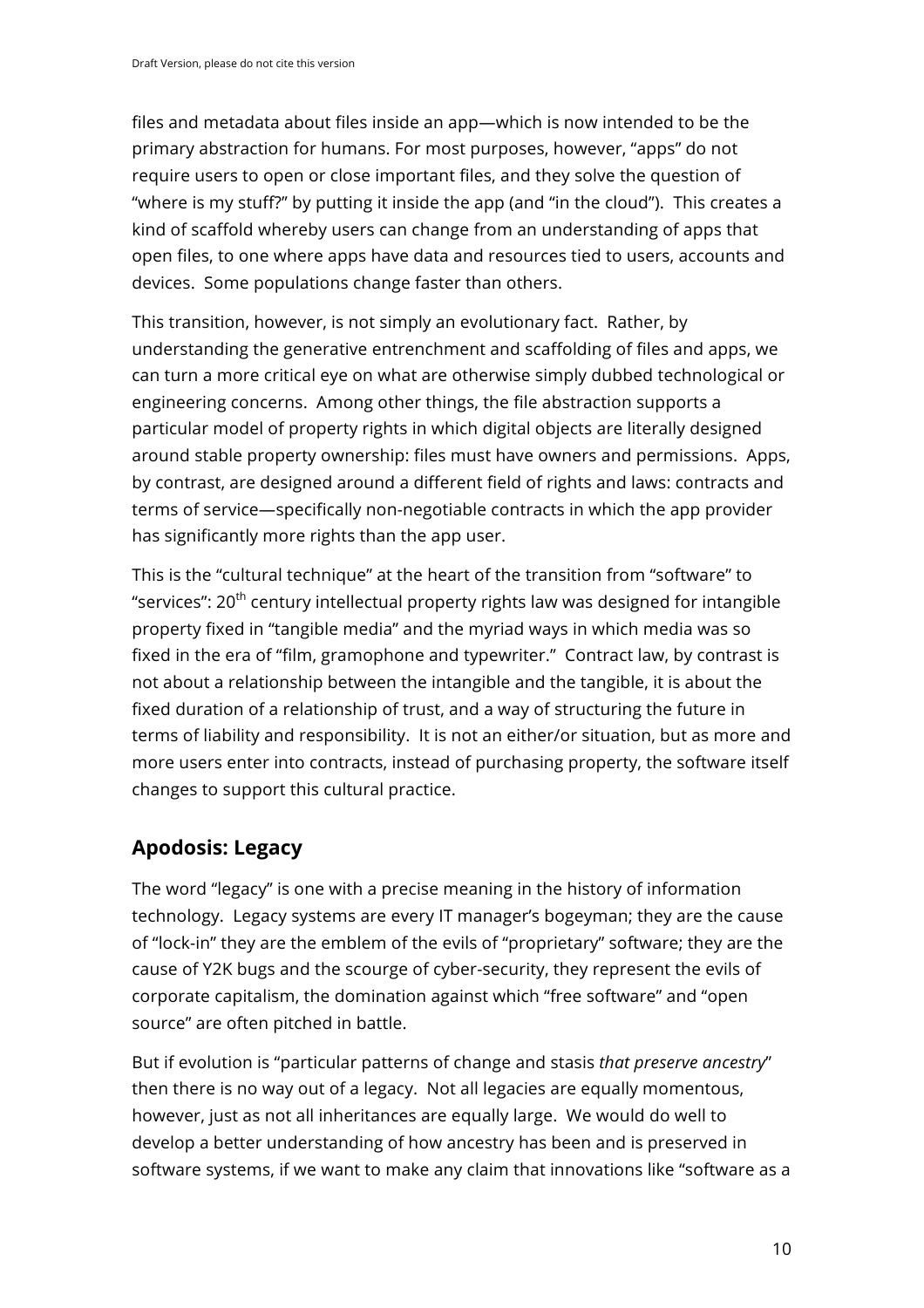service" actually represent some break with the past. On the contrary—some "services" will become entrenched; the seemingly flexible "solution stack" of today is the legacy system of tomorrow. Even more importantly, there is no single legacy, but a pattern of differences: a diversification with respect to environment. And if we want to analyze the difference these differences make, we must move away from treating software as substance—whether material substance or thought substance: program, code, algorithm.

Actor Network Theory makes a simple point here: we do not live in a world with humans as the foundation, nor in one simply run by the automaticities of machines, but in a world of relations and modes. The difference that software makes depends on how it is inserted into the relations amongst our associations but it is not inserted the same way everywhere. The effect of software—the difference it makes—depends on the "patterns of change and stasis which preserve ancestry" at play in any given case.

Thinking in terms of scaffolding and generative entrenchment might be an antidote to the relentless anti-humanist teleology so common in both popular and scholarly thinking. That teleology—a kind of neo-Spencerianism—is driven by punditry and criticism that demands of software (and technology generally) that it obey a law of ever-complexifying, ever-accelerating progress towards either the domination of some imagined all-powerful capitalism or the liberation-destruction of some fantasized autonomous artificial intelligence.<sup>8</sup> This Refrain of Constantly Accelerating Change contains a grain of truth—software has enabled new patterns, new durabilities—but it misses the *existence* of diversity in the world, and the ways in which it preserves ancestry. To view software evolution as an institutionally and culturally heterogeneous object might allow us to critically diagnose its real effects, rather than running ahead to the next new thing in order to declare its sudden dominance, and the irrelevance of all the rest.

*We thank the Part.Public.Part.Lab members for valuable conversation and feedback, Irina Kaldrack and Martina Leeker for incisive comments, and the Digital Cultures Research Lab of Leuphana University for the invitation to contribute.*

 $8$  See, for example, Ian Bogost's op-ed on the subject "The Cathedral of Computation" *Atlantic Monthly,* 15 Jan 2015; http://www.theatlantic.com/technology/archive/2015/01/the-cathedral-ofcomputation/384300/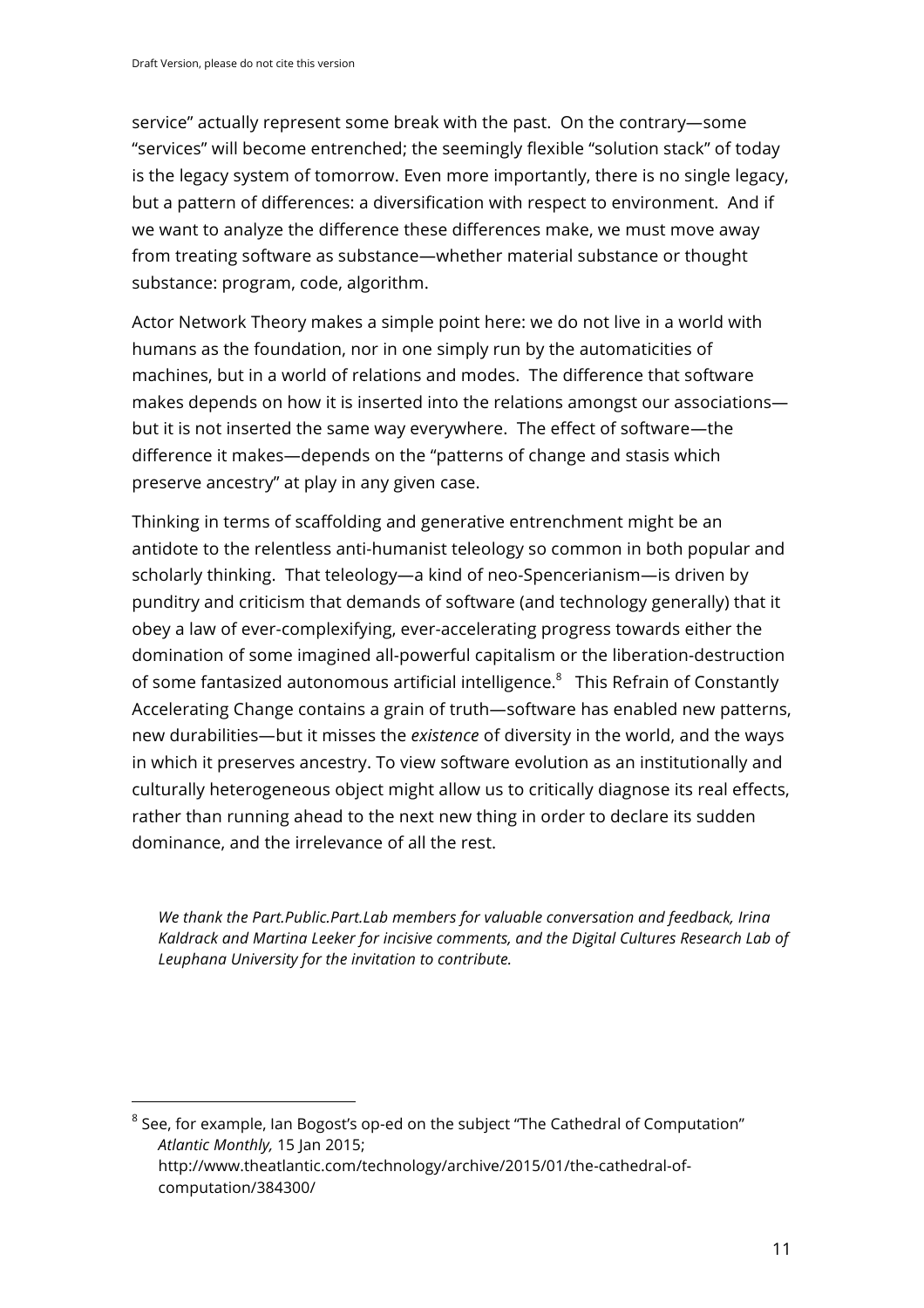## **Bibliography**

Apple. 2014. "File System Basics." *iOS Developer Library*. http://goo.gl/6icJ4u.

- Blanchette, Jean-François. 2011. "A Material History of Bits." *Journal of the American Society for Information Science and Technology* 62 (6): 1042–57. doi:10.1002/asi.21542.
- Campbell-Kelly, Martin. 2009. "Historical reflections: The Rise, Fall, and Resurrection of Software as a Service." *Communications of the ACM* 52 (5): 28. doi:10.1145/1506409.1506419.
- Campbell-Kelly, Martin, and Daniel D. Garcia-Swartz. 2011. "From Products to Services: The Software Industry in the Internet Era." *Business History Review* 81 (04). Cambridge University Press: 735–64. doi:10.2307/25097422.
- Chun, Wendy. 2011. "Programmed Visions Software and Memory." Cambridge, Mass.: MIT Press,.
- Ensmenger, Nathan. 2014. "When Good Software Goes Bad: The Surprising Durability of an Ephemeral Technology." In *MICE (Mistakes, Ignorance, Contingency, and Error) Conference*. Munich. http://homes.soic.indiana.edu/nensmeng//files/ensmenger-mice.pdf.
- Harper, Richard, Eno Thereska, Siân Lindly, Richard Banks, Phil Gosset, William Odom, Gavin Smith, and Eryn Whitworth. 2011. *What Is a File? Microsoft Research Technical Report MSR-TR-2011-109*. Redmond, WA.
- Hartig, Pascal. 2014. "Building Vim from 1993 Today." http://passy.svbtle.com/building-vim-from-1993-today.
- Helmreich, S. 1998. "Recombination, Rationality, Reductionism and Romantic Reactions:: Culture, Computers, and the Genetic Algorithm." *Social Studies of Science* 28 (1): 39–71. doi:10.1177/030631298028001002.
- Jackson, Steven J. 2014. "Rethinking Repair." In *Media Technologies: Essays on Communication, Materiality and Society*, edited by Tarleton Gillespie, Pablo J. Boczkowski, and Kirsten A. Foot, 221–39. Cambridge, MA: MIT Press.
- Kirschenbaum, Matthew. 2008. *Mechanisms: New Media and the Forensic Imagination*. Cambridge Mass.: MIT Press.
- Latour, Bruno. 2013. *An Inquiry into Modes of Existence: An Anthropology of the Moderns*.
- Manovich, Lev. 2013. "Software Takes Command Extending the Language of New Media." London: Bloomsbury Publishing,.